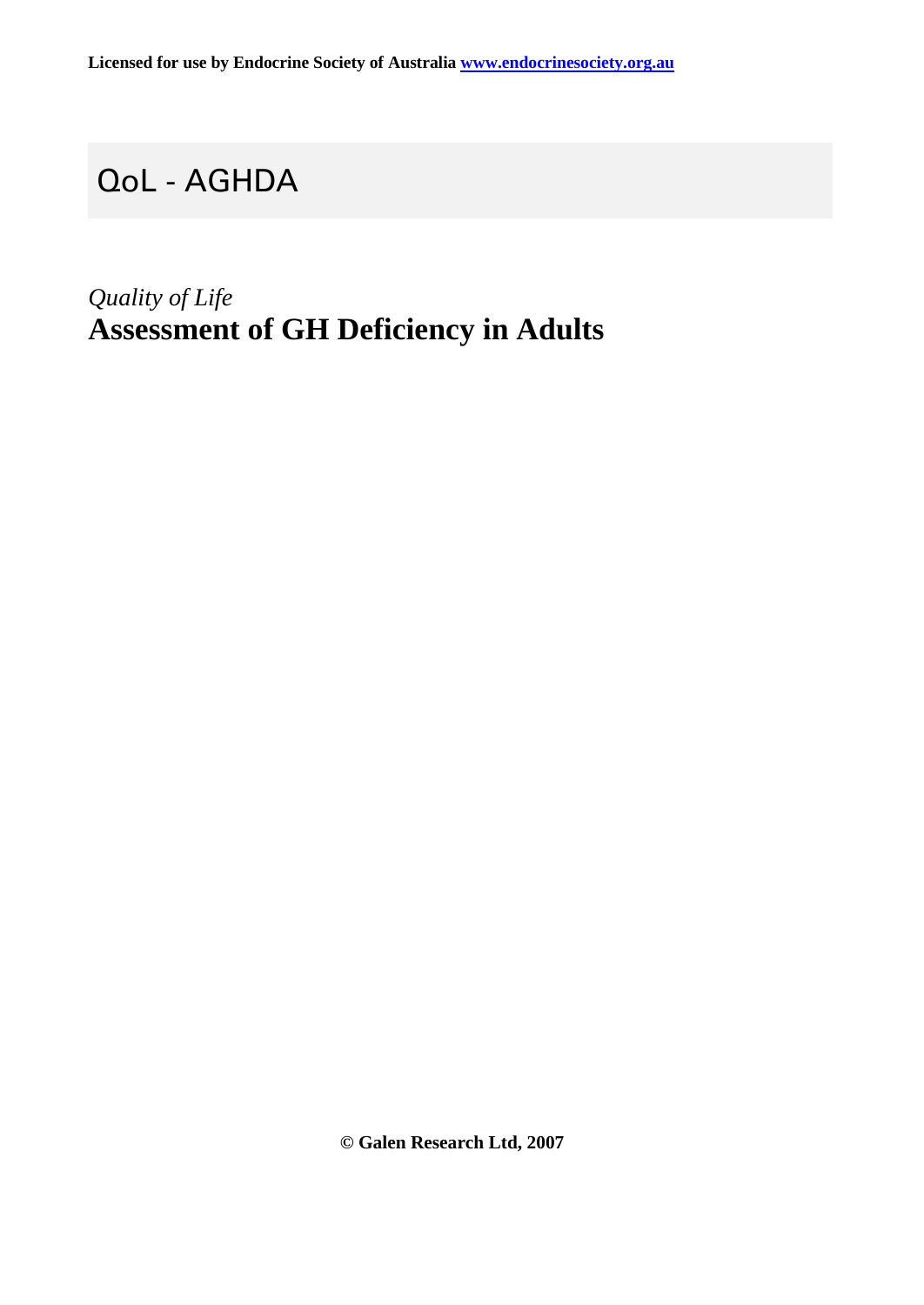**LISTED BELOW ARE SOME STATEMENTS** that people may make about themselves.

Read the list carefully and put a tick in the box marked **YES** if the statement applies to you.

Tick the box marked **NO** if it does not apply to you.

Please answer every item. If you are not sure whether to answer YES or NO, tick whichever answer you think is most true in general.

|                                                         | NΟ |
|---------------------------------------------------------|----|
| I have to struggle to finish jobs                       |    |
| I feel a strong need to sleep during the day            |    |
| I often feel lonely even when I am with other people    |    |
| I have to read things several times before they sink in |    |

| It is difficult for me to make friends             |
|----------------------------------------------------|
| It takes a lot of effort for me to do simple tasks |
| I have difficulty controlling my emotions          |
| I often lose track of what I want to say           |

| NΟ |
|----|
|    |
|    |
|    |
|    |
|    |
|    |

**YES NO**

| I lack confidence                  |
|------------------------------------|
| I have to push myself to do things |
| I often feel very tense            |